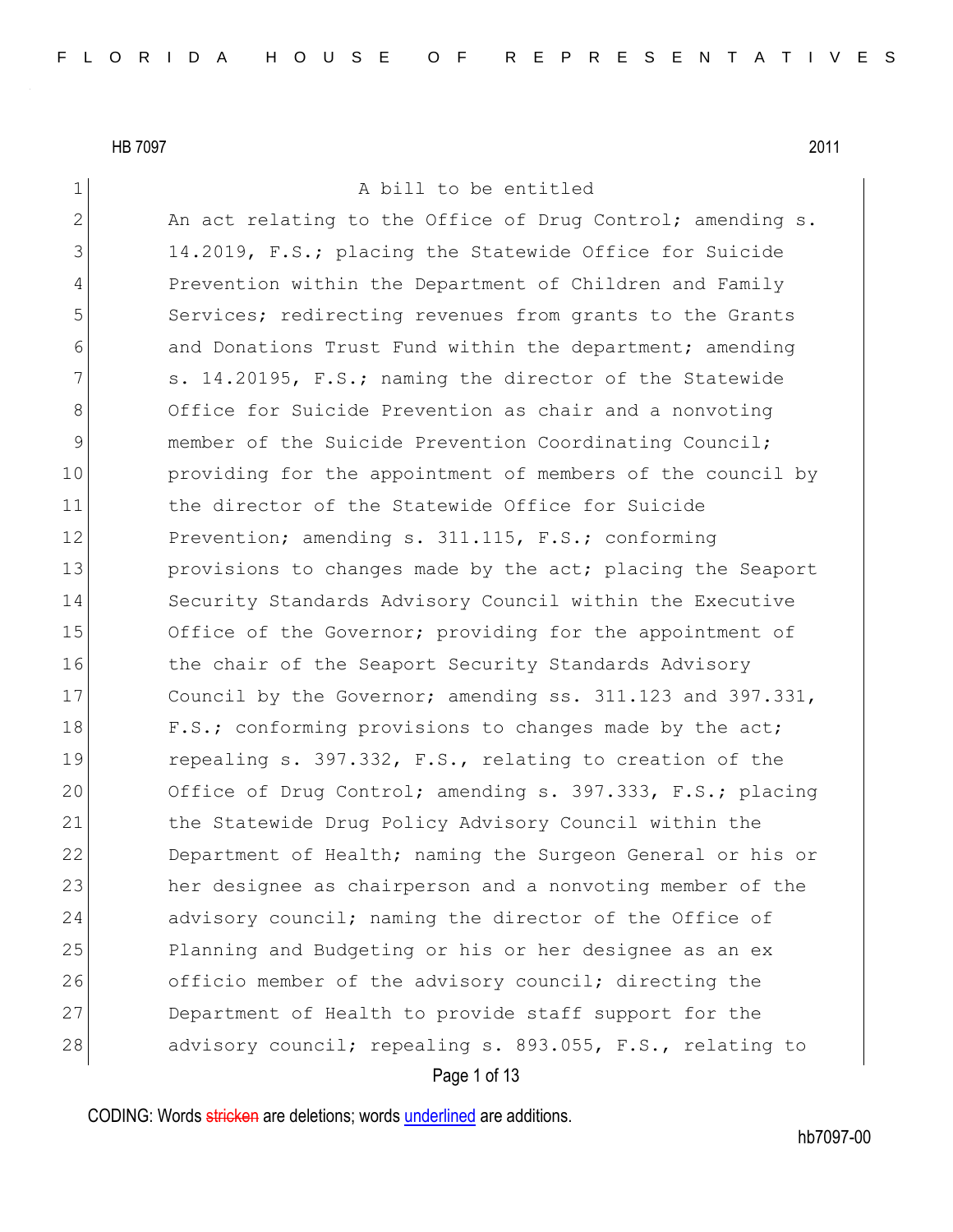| 29 | the prescription drug monitoring program; repealing s.              |
|----|---------------------------------------------------------------------|
| 30 | 893.0551, F.S., relating to the public records exemption            |
| 31 | for the prescription drug monitoring program; amending s.           |
| 32 | 943.031, F.S.; naming the Policy Coordinator of the Public          |
| 33 | Safety Unit of the Governor's Office of Planning and                |
| 34 | Budgeting, or a designee, as a member of the Florida                |
| 35 | Violent Crime and Drug Control Council and the Drug                 |
| 36 | Control Strategy and Criminal Gang Committee within the             |
| 37 | council; conforming provisions to changes made by the act;          |
| 38 | amending s. 943.042, F.S.; conforming provisions to                 |
| 39 | changes made by the act; providing an effective date.               |
| 40 |                                                                     |
| 41 | Be It Enacted by the Legislature of the State of Florida:           |
| 42 |                                                                     |
| 43 | Section 1. Subsections $(1)$ , $(3)$ , $(4)$ , and $(5)$ of section |
| 44 | 14.2019, Florida Statutes, are amended to read:                     |
| 45 | 14.2019 Statewide Office for Suicide Prevention.-                   |
| 46 | The Statewide Office for Suicide Prevention is created<br>(1)       |
| 47 | as a unit of the Office of Drug Control within the Department of    |
| 48 | Children and Family Services Executive Office of the Governor.      |
| 49 | (3) Contingent upon a specific appropriation, the director          |
| 50 | of the Office of Drug Control shall employ a coordinator for the    |
| 51 | Statewide Office for Suicide Prevention who shall work under the    |
| 52 | direction of the director to achieve the goals and objectives       |
| 53 | set forth in this section.                                          |
| 54 | $(3)$ $(4)$ The Statewide Office for Suicide Prevention may         |
| 55 | seek and accept grants or funds from any federal, state, or         |
| 56 | local source to support the operation and defray the authorized     |
|    | Page 2 of 13                                                        |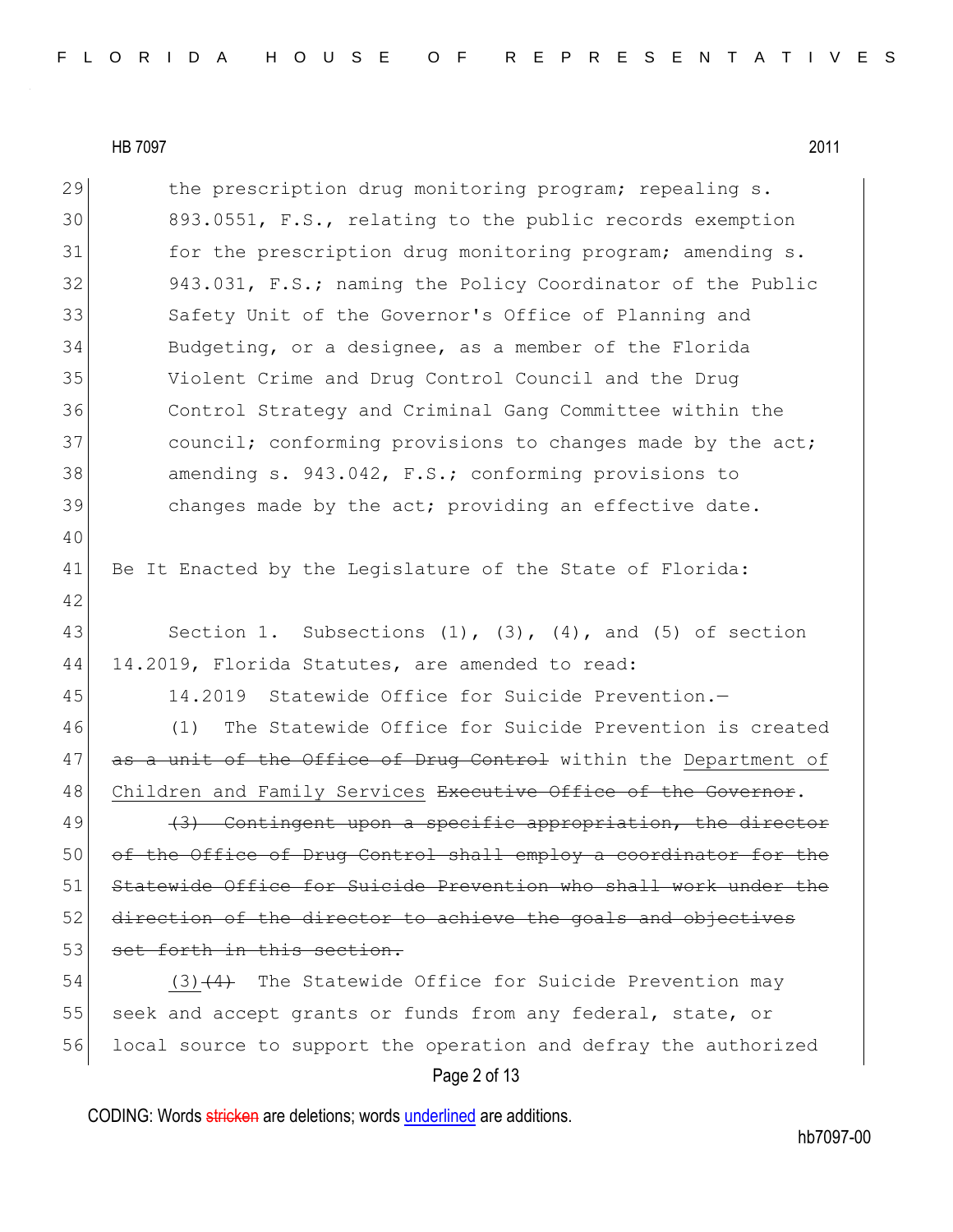expenses of the office and the Suicide Prevention Coordinating Council. Revenues from grants shall be deposited in the Grants and Donations Trust Fund within the Department of Children and 60 Family Services Executive Office of the Governor. In accordance 61 with s. 216.181(11), the Executive Office of the Governor may 62 request changes to the approved operating budget to allow the expenditure of any additional grant funds collected pursuant to this subsection.

 $(4)$   $\overline{5}$  Agencies under the control of the Governor or the Governor and Cabinet are directed, and all others are encouraged, to provide information and support to the Statewide 68 Office for Suicide Prevention as requested.

69 Section 2. Paragraphs (a), (d), and (e) of subsection (2) 70 of section 14.20195, Florida Statutes, are amended to read:

71 14.20195 Suicide Prevention Coordinating Council; 72 creation; membership; duties.—There is created within the 73 Statewide Office for Suicide Prevention a Suicide Prevention 74 Coordinating Council. The council shall develop strategies for 75 preventing suicide.

76 (2) MEMBERSHIP.—The Suicide Prevention Coordinating 77 Council shall consist of 28 voting members.

Page 3 of 13 78 (a) Thirteen members shall be appointed by the director of 79 the Statewide Office for Suicide Prevention Office of Drug 80 Control and shall represent the following organizations: 81 1. The Florida Association of School Psychologists. 82 2. The Florida Sheriffs Association. 83 3. The Suicide Prevention Action Network USA. 84 4. The Florida Initiative of Suicide Prevention.

CODING: Words stricken are deletions; words underlined are additions.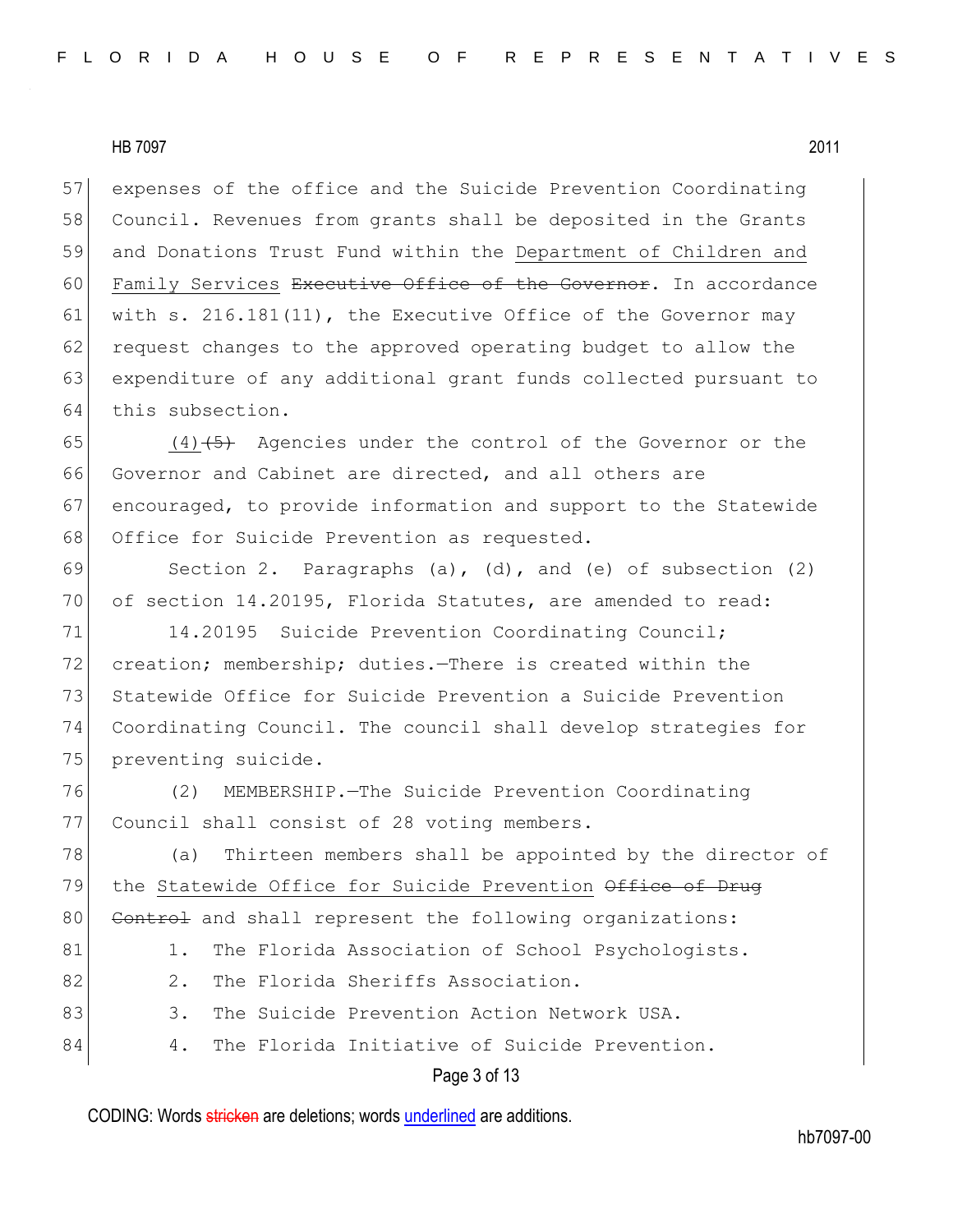| FLORIDA HOUSE OF REPRESENTATIVES |  |
|----------------------------------|--|
|----------------------------------|--|

Page 4 of 13 85 5. The Florida Suicide Prevention Coalition. 86 6. The American Foundation of Suicide Prevention. 87 37. The Florida School Board Association. 88 8. The National Council for Suicide Prevention. 89 9. The state chapter of AARP. 90 10. The Florida Alcohol and Drug Abuse Association. 91 11. The Florida Council for Community Mental Health. 92 12. The Florida Counseling Association. 93 13. NAMI Florida. 94 (d) For the Members appointed by the director of the 95 Statewide Office for Suicide Prevention Office of Drug Control, 96 seven members shall be appointed to initial terms of 3 years, 97 and seven members shall be appointed to initial terms of 4 98 years. For the members appointed by the Governor, two members 99 shall be appointed to initial terms of 4 years, and two members 100 shall be appointed to initial terms of 3 years. Thereafter, such 101 members shall be appointed to terms of 4 years. Any vacancy on 102 the coordinating council shall be filled in the same manner as 103 the original appointment, and any member who is appointed to 104 fill a vacancy occurring because of death, resignation, or 105 ineligibility for membership shall serve only for the unexpired 106 term of the member's predecessor. A member is eligible for 107 reappointment. 108 (e) The director of the Statewide Office for Suicide 109 Prevention Office of Drug Control shall be a nonvoting member of 110 the coordinating council and shall act as chair. 111 Section 3. Section 311.115, Florida Statutes, is amended 112 to read: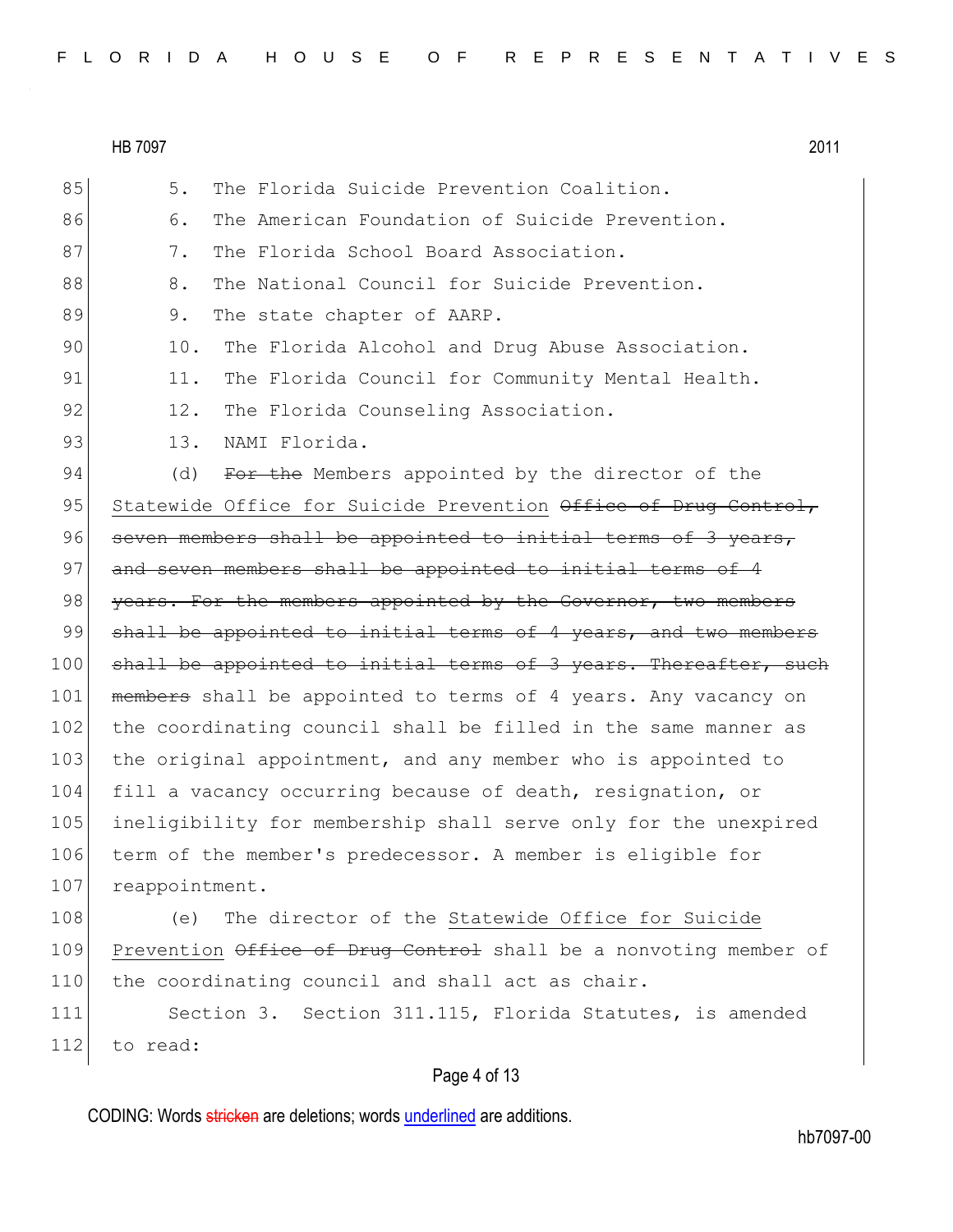|--|

Page 5 of 13 113 311.115 Seaport Security Standards Advisory Council.—The 114 Seaport Security Standards Advisory Council is created within 115 under the Executive Office of the Governor Office of Drug 116 Control. The council shall serve as an advisory council as 117 provided in s. 20.03(7). 118 (1) The members of the council shall be appointed by the 119 Governor and consist of the following: 120 (a) Two seaport directors. 121 (b) Two seaport security directors. 122 (c) One representative of seaport tenants. 123 (d) One representative of seaport workers. 124 (e) One member from the Department of Law Enforcement. 125 (f) One member from the Office of Motor Carrier Compliance 126 of the Department of Transportation. 127 (g) One member from the Office of the Attorney General. 128 (h) One member from the Department of Agriculture and 129 Consumer Services. 130 (i) One member from the Office of Tourism, Trade, and 131 Economic Development. 132 (i) One member from the Office of Drug Control. 133  $(j)$  (j)  $(k)$  One member from the Fish and Wildlife Conservation 134 Commission. 135  $(k)$   $(1)$  The Director of the Division of Emergency 136 Management, or his or her designee. 137 (2) In addition to the members designated in subsection 138  $(1)$ , the council may invite a representative of the United 139 States Coast Guard to attend and participate in council meetings 140 as an ex officio, nonvoting member of the council.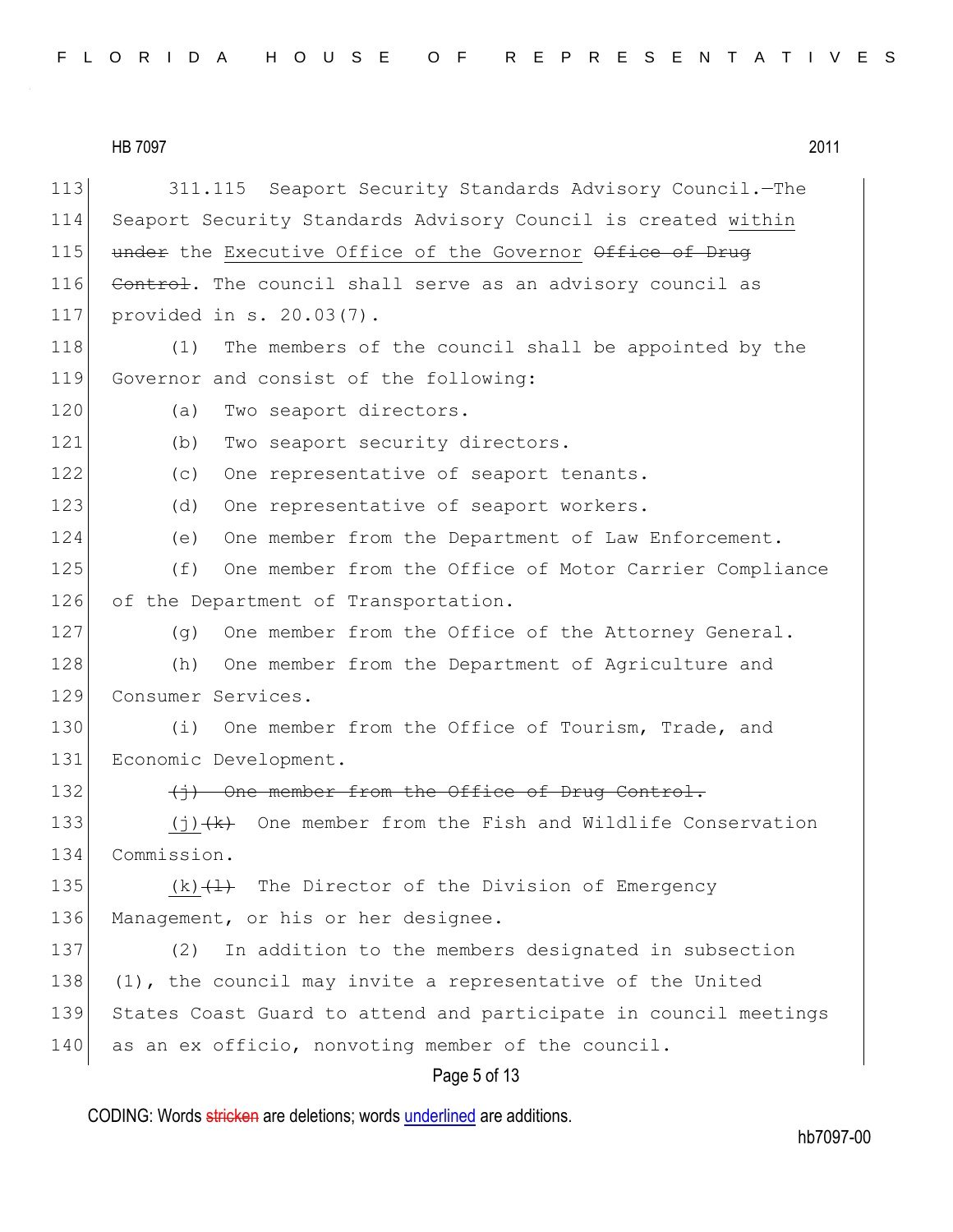141 (3) Members of the council shall be appointed to 4-year 142 terms. A vacancy shall be filled by the Governor for the balance 143 of the unexpired term.

144 (4) The council chair shall be designated by the Governor 145 from among the appointed members of the council shall be chaired 146 by the member from the Office of Drug Control.

147 (5) At least every 4 years after January 15, 2007, the 148 Governor Office of Drug Control shall convene the council to 149 review the minimum security standards referenced in s. 311.12(1) 150 for applicability to and effectiveness in combating current 151 narcotics and terrorism threats to the state's seaports. All 152 sources of information allowed by law shall be used in assessing 153 the applicability and effectiveness of the standards.

154 (6) Council members shall serve without pay, but shall be 155 entitled to per diem and travel expenses for attendance at 156 officially called meetings as provided in s. 112.061.

157 (7) The council shall consult with the appropriate area 158 maritime security committees to assess possible impacts to 159 commerce and trade contained in the council's nonclassified 160 recommendations and findings.

161 (8) The recommendations and findings of the council shall 162 be transmitted to the Governor, the President of the Senate, and 163 the Speaker of the House of Representatives.

164 Section 4. Subsection (1) of section 311.123, Florida 165 Statutes, is amended to read:

166 311.123 Maritime domain security awareness training  $167$  program.

## Page 6 of 13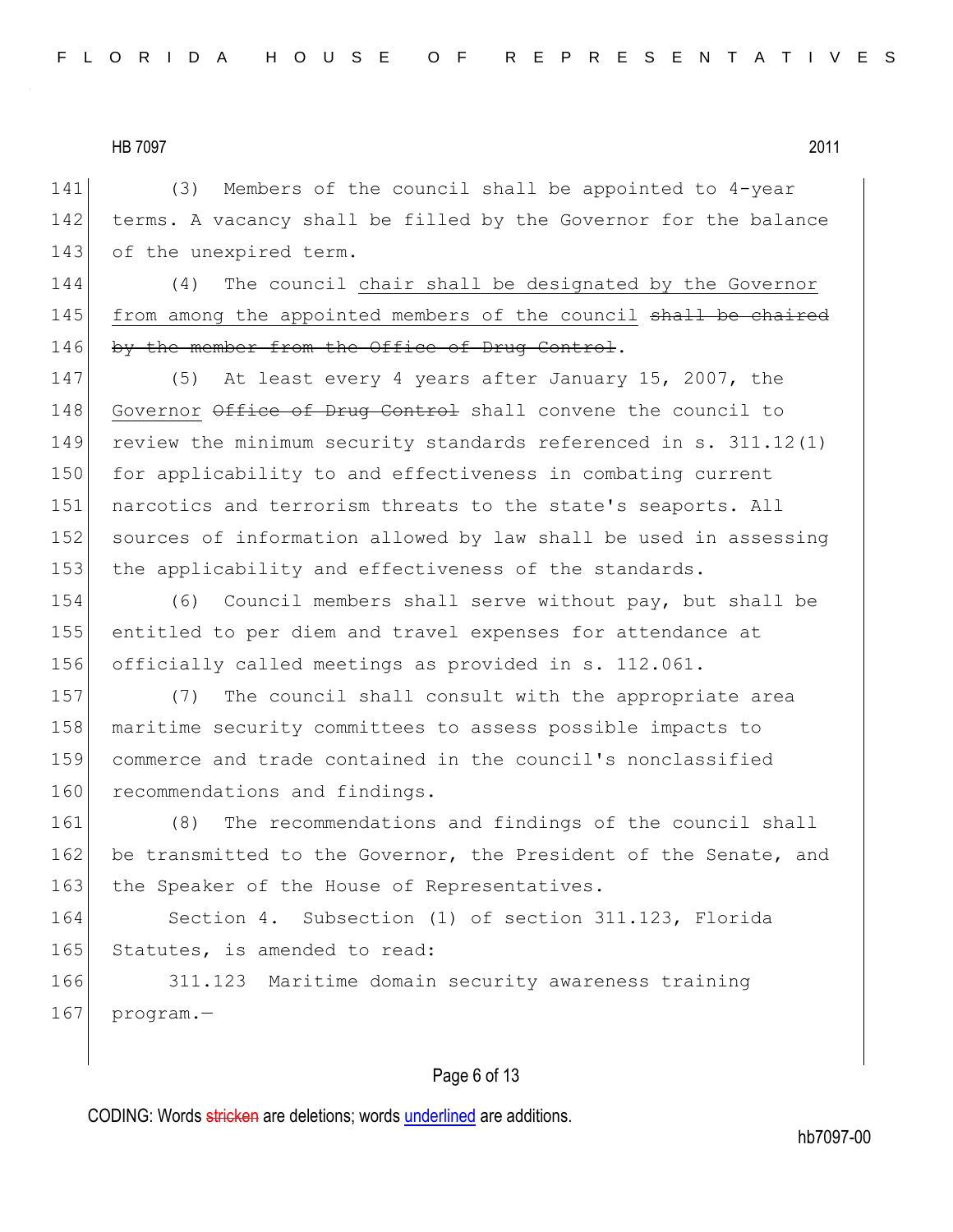168 (1) The Florida Seaport Transportation and Economic 169 Development Council, in conjunction with the Department of Law 170 Enforcement and the Office of Drug Control within the Executive 171 Office of the Governor, shall create a maritime domain security 172 awareness training program to instruct all personnel employed 173 within a seaport's boundaries about the security procedures 174 required of them for implementation of the seaport security plan 175 required under s. 311.12(3).

176 Section 5. Subsection (2) of section 397.331, Florida 177 Statutes, is amended to read:

178 397.331 Definitions; legislative intent.

179 (2) It is the intent of the Legislature to establish and 180 institutionalize a rational process for long-range planning, 181 information gathering, strategic decisionmaking, and funding for 182 the purpose of limiting substance abuse. The Legislature finds 183 that the creation of a state Office of Drug Control and a 184 Statewide Drug Policy Advisory Council affords the best means of 185 establishing and institutionalizing such a process.

186 Section 6. Section 397.332, Florida Statutes, is repealed. 187 Section 7. Paragraphs (a), (b), and (c) of subsection (1) 188 of section 397.333, Florida Statutes, are amended to read:

189 397.333 Statewide Drug Policy Advisory Council.

190 (1)(a) The Statewide Drug Policy Advisory Council is 191 created within the Department of Health Executive Office of the 192 Governor. The Surgeon General or his or her designee director of 193 the Office of Drug Control shall be a nonvoting, ex officio 194 member of the advisory council and shall act as chairperson. The 195 director of the Office of Planning and Budgeting or his or her

# Page 7 of 13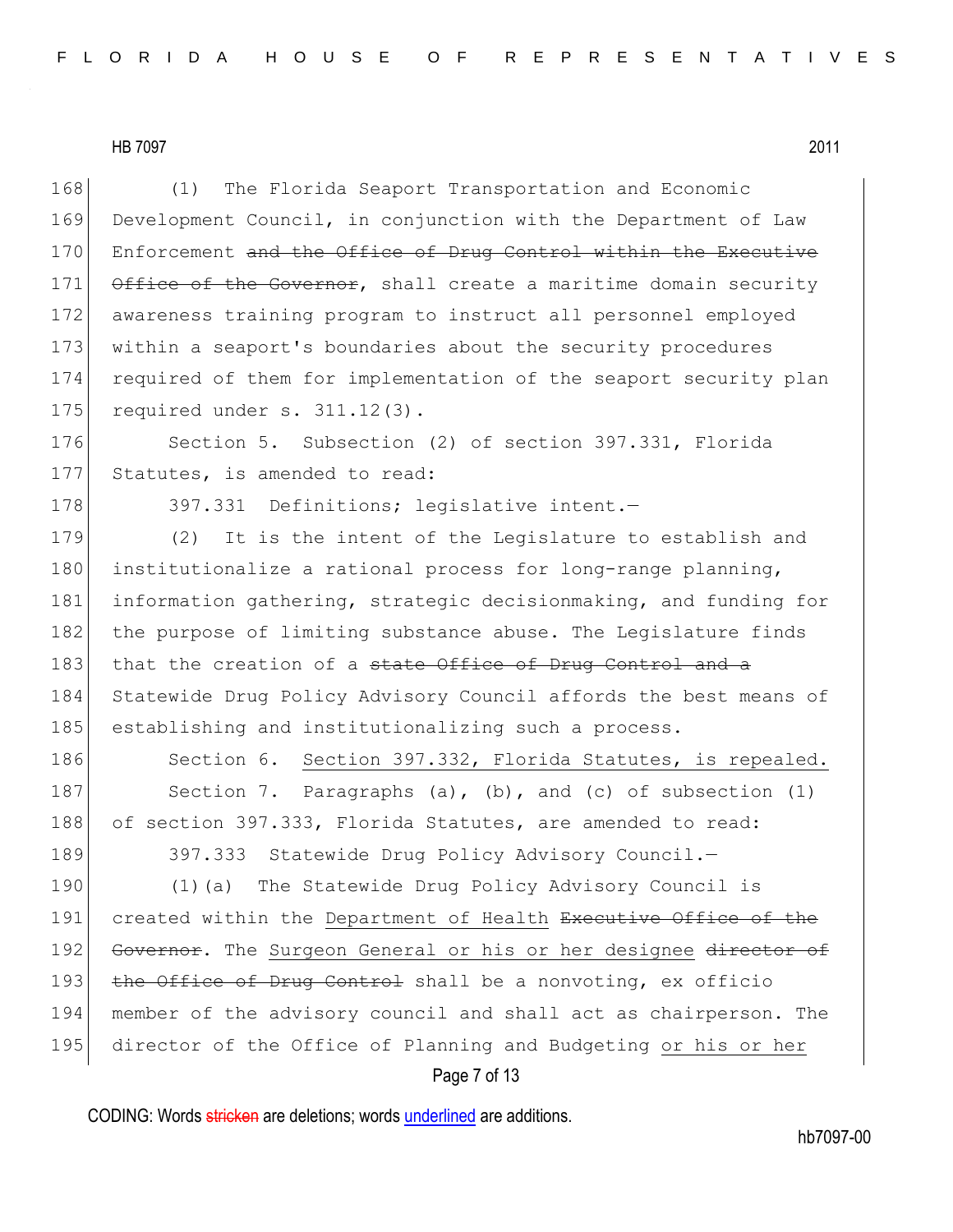|--|

HB 7097 2011 196 designee shall be a nonvoting, ex officio member of the advisory 197 council. The department shall provide staff support for the 198 council. The Office of Drug Control and the Office of Planning 199 and Budgeting shall provide staff support for the advisory  $200$  council. 201 (b) The following state officials shall be appointed to  $202$  serve on the advisory council: 203 1. The Attorney General, or his or her designee. 204 2. The executive director of the Department of Law 205 Enforcement, or his or her designee. 206 3. The Secretary of Children and Family Services, or his 207 or her designee. 208 4. The State Surgeon General, or his or her designee. 209 4.5. The Secretary of Corrections, or his or her designee. 210 5.6. The Secretary of Juvenile Justice, or his or her 211 designee. 212 6.7. The Commissioner of Education, or his or her 213 designee. 214 7.8. The executive director of the Department of Highway 215 Safety and Motor Vehicles, or his or her designee. 216 8.<del>9.</del> The Adjutant General of the state as the Chief of the 217 Department of Military Affairs, or his or her designee. 218  $\vert$  (c) In addition, the Governor shall appoint 7  $\frac{11}{11}$  members 219 of the public to serve on the advisory council. Of the  $7+1$ 220 appointed members, one member must have professional or 221 occupational expertise in drug enforcement, one member must have 222 professional or occupational expertise in substance abuse 223 prevention, one member must have professional or occupational

Page 8 of 13

CODING: Words stricken are deletions; words underlined are additions.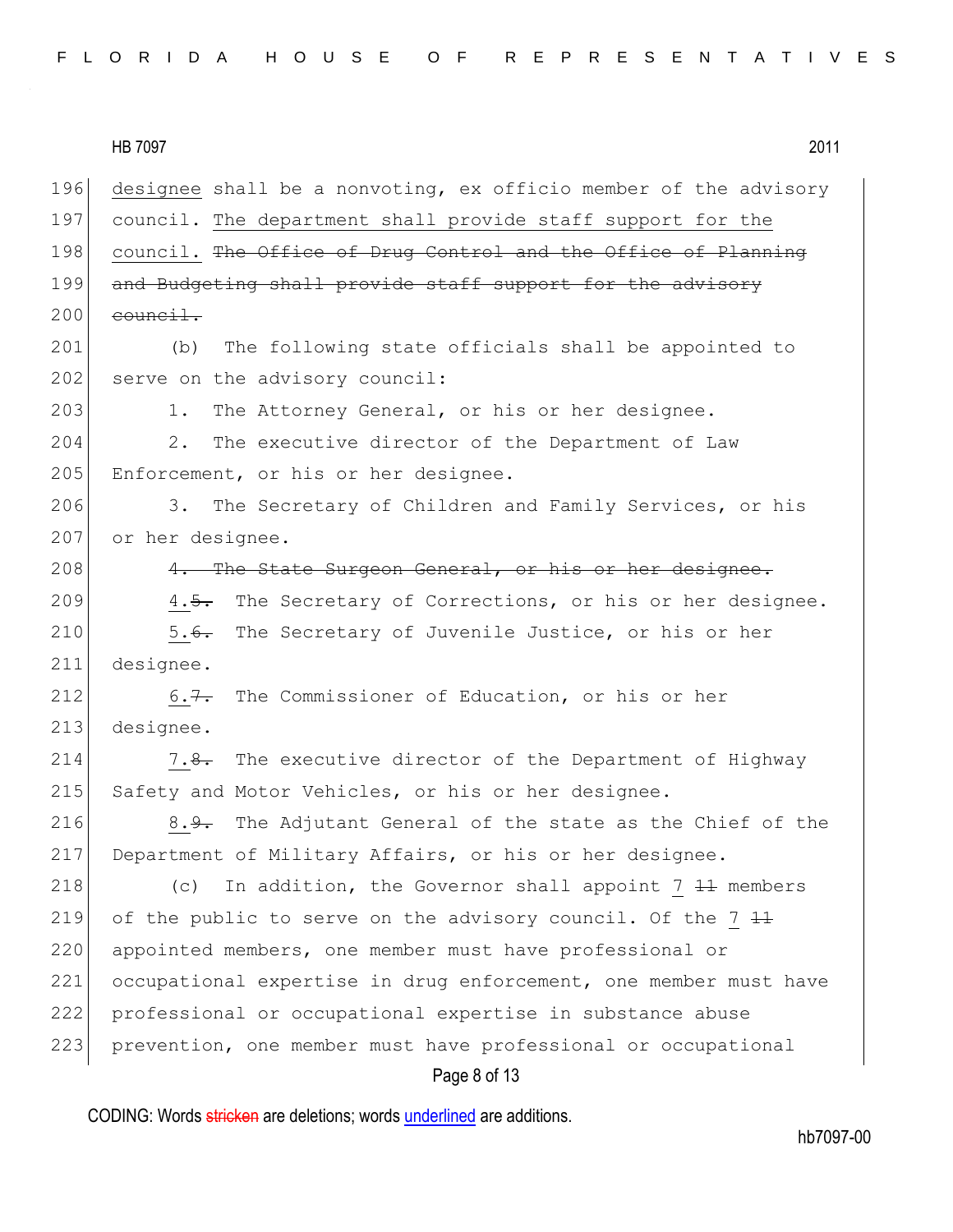224 expertise in substance abuse treatment, and two members must 225 have professional or occupational expertise in faith-based 226 substance abuse treatment services. The remainder of the members 227 appointed should have professional or occupational expertise in, 228 or be generally knowledgeable about, issues that relate to drug 229 enforcement and substance abuse programs and services. The 230 members appointed by the Governor must, to the extent possible, 231 equitably represent all geographic areas of the state. 232 Section 8. Section 893.055, Florida Statutes, is repealed.

233 Section 9. Section 893.0551, Florida Statutes, is 234 repealed.

235 Section 10. Paragraph (g) of subsection (2), paragraph (a) 236 of subsection (5), and paragraph (a) of subsection (6) of 237 section 943.031, Florida Statutes, are amended to read:

238 943.031 Florida Violent Crime and Drug Control Council. 239 (2) MEMBERSHIP. The council shall consist of 14 members, 240 as follows:

241 (g) The Policy Coordinator of the Public Safety Unit of 242 the Governor's Office of Planning and Budgeting director of the 243 Office of Drug Control within the Executive Office of the 244 Governor, or a designate.

245

246 The Governor, when making appointments under this subsection, 247 must take into consideration representation by  $q$ eography, 248 population, ethnicity, and other relevant factors to ensure that 249 the membership of the council is representative of the state at 250 large. Designates appearing on behalf of a council member who is 251 unable to attend a meeting of the council are empowered to vote

#### Page 9 of 13

CODING: Words stricken are deletions; words underlined are additions.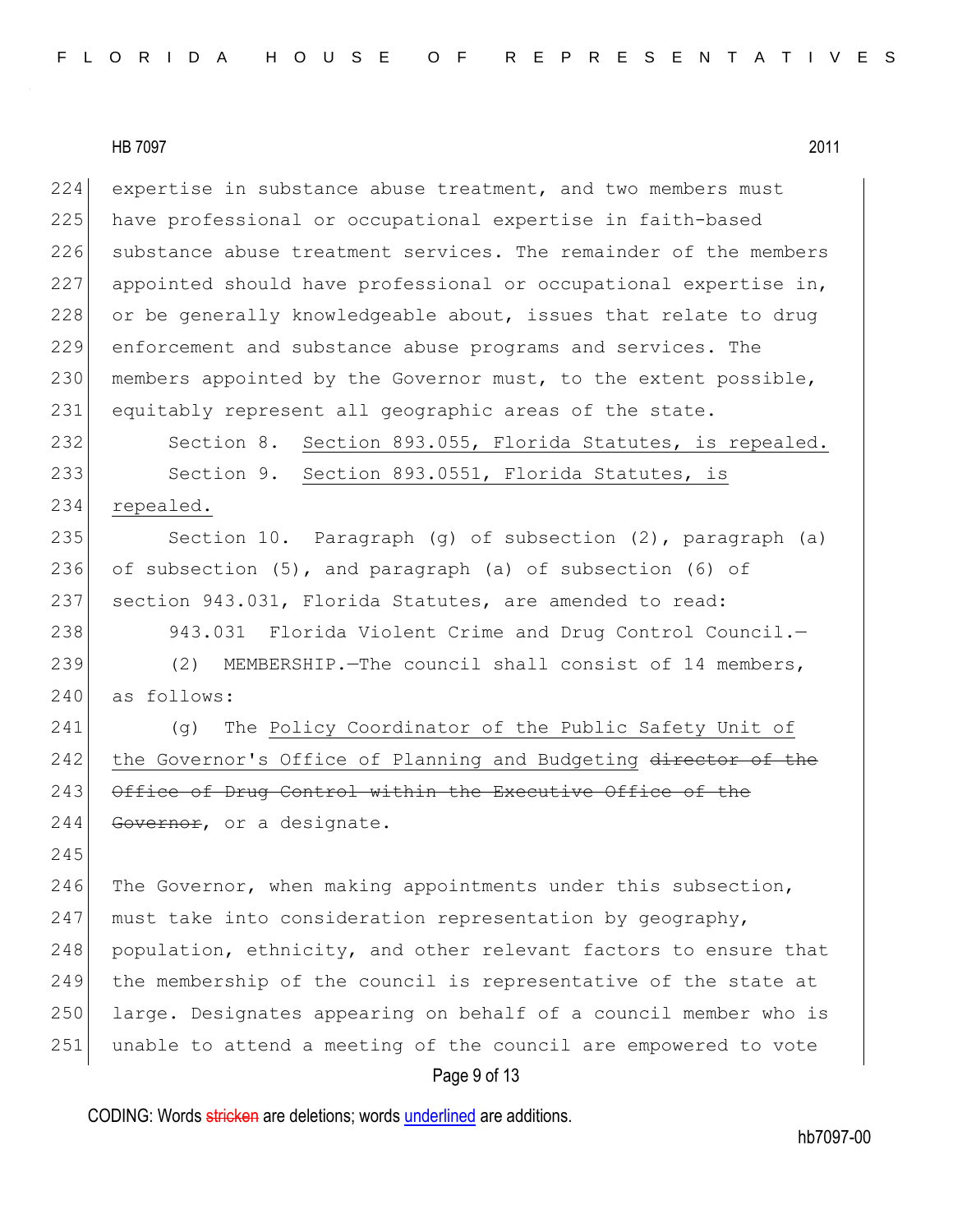252 on issues before the council to the same extent the designating 253 council member is so empowered.

254 (5) DUTIES OF COUNCIL.—The council shall provide advice 255 and make recommendations, as necessary, to the executive 256 director of the department.

257 (a) The council may advise the executive director on the 258 feasibility of undertaking initiatives which include, but are 259 not limited to, the following:

260 1. Establishing a program which provides grants to 261 criminal justice agencies that develop and implement effective 262 violent crime prevention and investigative programs and which 263 provides grants to law enforcement agencies for the purpose of 264 drug control, criminal gang, and illicit money laundering 265 investigative efforts or task force efforts that are determined 266 by the council to significantly contribute to achieving the 267 state's goal of reducing drug-related crime as articulated by 268 the Office of Drug Control, that represent significant criminal 269 gang investigative efforts, that represent a significant illicit 270 money laundering investigative effort, or that otherwise 271 significantly support statewide strategies developed by the 272 Statewide Drug Policy Advisory Council established under s. 273 397.333, subject to the limitations provided in this section. 274 The grant program may include an innovations grant program to 275 provide startup funding for new initiatives by local and state 276 law enforcement agencies to combat violent crime or to implement 277 drug control, criminal gang, or illicit money laundering 278 investigative efforts or task force efforts by law enforcement 279 agencies, including, but not limited to, initiatives such as:

## Page 10 of 13

CODING: Words stricken are deletions; words underlined are additions.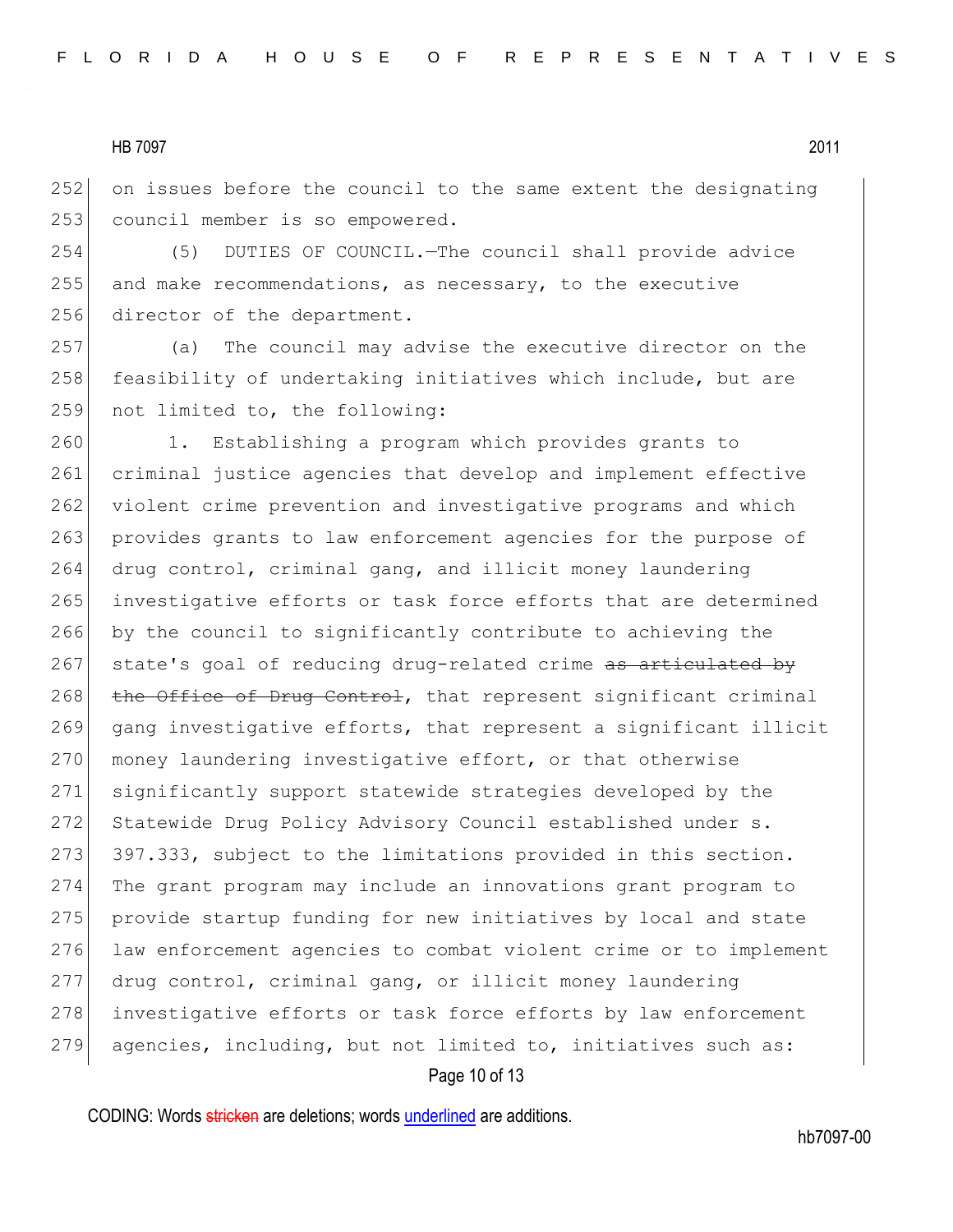280 a. Providing enhanced community-oriented policing.

281 b. Providing additional undercover officers and other 282 investigative officers to assist with violent crime 283 investigations in emergency situations.

284 c. Providing funding for multiagency or statewide drug 285 control, criminal gang, or illicit money laundering 286 investigative efforts or task force efforts that cannot be 287 reasonably funded completely by alternative sources and that 288 significantly contribute to achieving the state's goal of 289 reducing drug-related crime as articulated by the Office of Drug 290 Control, that represent significant criminal gang investigative 291 efforts, that represent a significant illicit money laundering 292 investigative effort, or that otherwise significantly support 293 statewide strategies developed by the Statewide Drug Policy 294 Advisory Council established under s. 397.333.

295 2. Expanding the use of automated fingerprint 296 identification systems at the state and local level.

297 3. Identifying methods to prevent violent crime.

298 4. Identifying methods to enhance multiagency or statewide drug control, criminal gang, or illicit money laundering investigative efforts or task force efforts that significantly contribute to achieving the state's goal of reducing drug-302 related crime as articulated by the Office of Drug Control, that 303 represent significant criminal gang investigative efforts, that represent a significant illicit money laundering investigative effort, or that otherwise significantly support statewide strategies developed by the Statewide Drug Policy Advisory Council established under s. 397.333.

## Page 11 of 13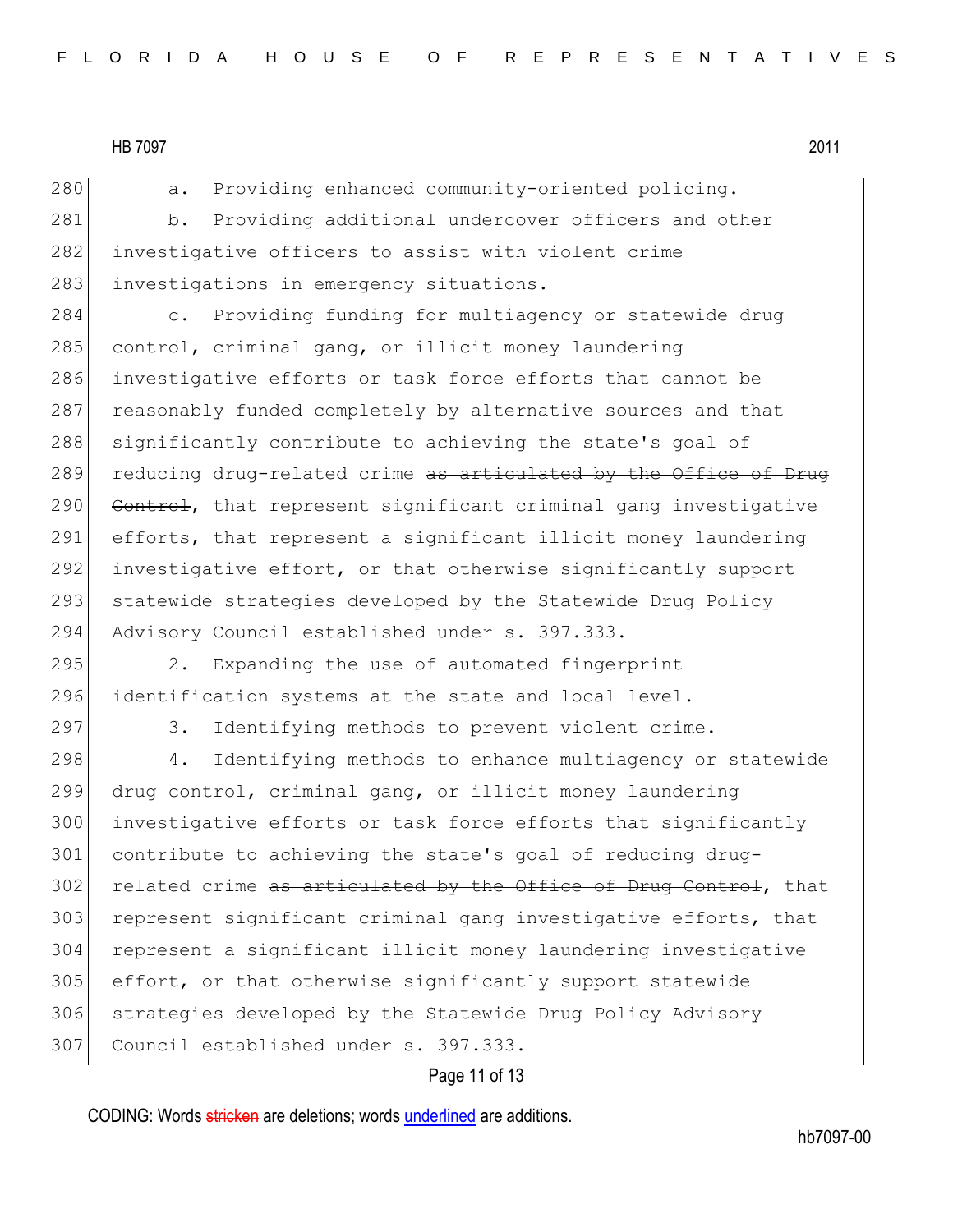308 5. Enhancing criminal justice training programs which address violent crime, drug control, illicit money laundering investigative techniques, or efforts to control and eliminate criminal gangs.

 6. Developing and promoting crime prevention services and educational programs that serve the public, including, but not limited to:

 a. Enhanced victim and witness counseling services that also provide crisis intervention, information referral, transportation, and emergency financial assistance.

318 b. A well-publicized rewards program for the apprehension and conviction of criminals who perpetrate violent crimes.

 7. Enhancing information sharing and assistance in the criminal justice community by expanding the use of community partnerships and community policing programs. Such expansion may include the use of civilian employees or volunteers to relieve law enforcement officers of clerical work in order to enable the officers to concentrate on street visibility within the community.

(6) DRUG CONTROL STRATEGY AND CRIMINAL GANG COMMITTEE.—

 (a) The Drug Control Strategy and Criminal Gang Committee is created within the Florida Violent Crime and Drug Control 330 Council, consisting of the following council members:

331 1. The Attorney General or a designate.

332 2. The designate of the executive director of the Department of Law Enforcement.

 3. The secretary of the Department of Corrections or a designate.

## Page 12 of 13